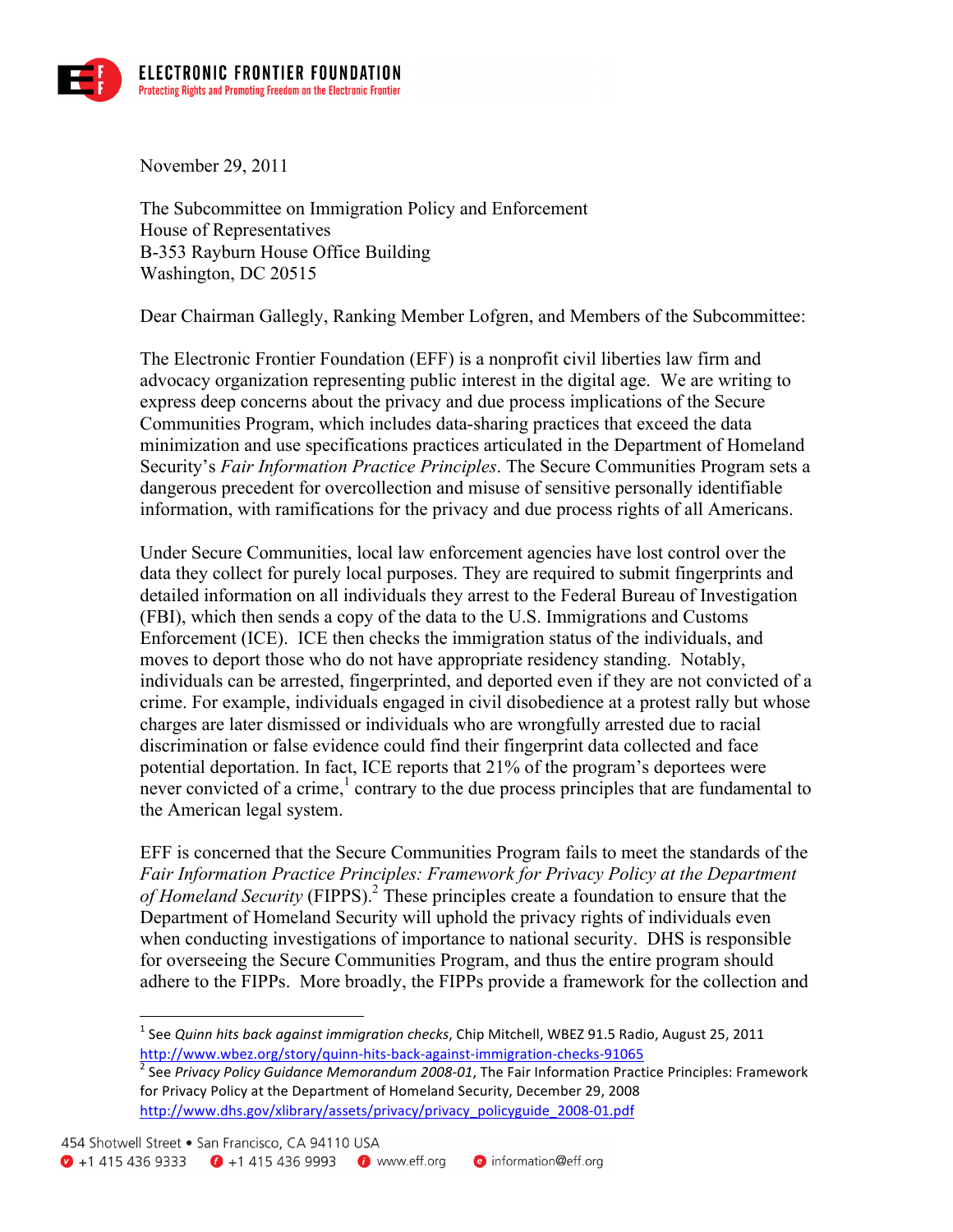November 29, 2011 Page 2 of 3

usage of personal information generally, and can be seen as guiding principles for government and nongovernmental agencies dealing with sensitive personal information in a wide range of circumstances.

The FIPPs define 8 principles, including:

**Purpose Specification**: DHS should specifically articulate the authority that permits the collection of PII and specifically articulate the purpose or purposes for which the PII is intended to be used.

**Data Minimization:** DHS should only collect PII that is directly relevant and necessary to accomplish the specified purpose(s) and only retain PII for as long as is necessary to fulfill the specified purpose(s).

**Use Limitation:** DHS should use PII solely for the purpose(s) specified in the notice. Sharing PII outside the Department should be for a purpose compatible with the purpose for which the PII was collected.

The Secure Communities Program runs counter to these principles by transferring data between agencies in ways that exceed the purpose for which the data was originally collected. In particular, fingerprint data of individuals booked into jails is obtained for the purpose of identification and checking preexisting criminal history; it is not collected to review an individual's immigration status for possible deportation. Being booked into a jail – especially when one is not convicted of a crime – should not give the government carte blanche to share one's personal information between government agencies. This secondary usage of the data is incompatible with the purpose for which the data was originally collected, and the transfer of data from detention facilities such as local jails to a central database within ICE violates the principles of use limitation and data minimization.

The expediency of the Secure Communities process comes at the cost of dearly held American rights to privacy and due process, and sacrificing civil liberties for such expediency in immigration enforcement creates a dangerous precedent. The Secure Communities of today may be only the first step in DHS's efforts to expand its dragnet data collection program. While Secure Communities is currently operating with data collected from arrestees, if left unchecked this program has the potential to expand to personally identifiable information from a range of other sources.

We oppose the Secure Communities Program because it threatens the privacy rights of Americans and runs counter to due process. To safeguard civil liberties, we recommend that:

- Congress order an external review of the data retention and sharing practices under Secure Communities, and create guidelines for cabining data such that it is not used for purposes other than for which it is collected.
- Congress eliminate funding for the Secure Communities Initiative and other programs that use state and local law enforcement agencies to conduct